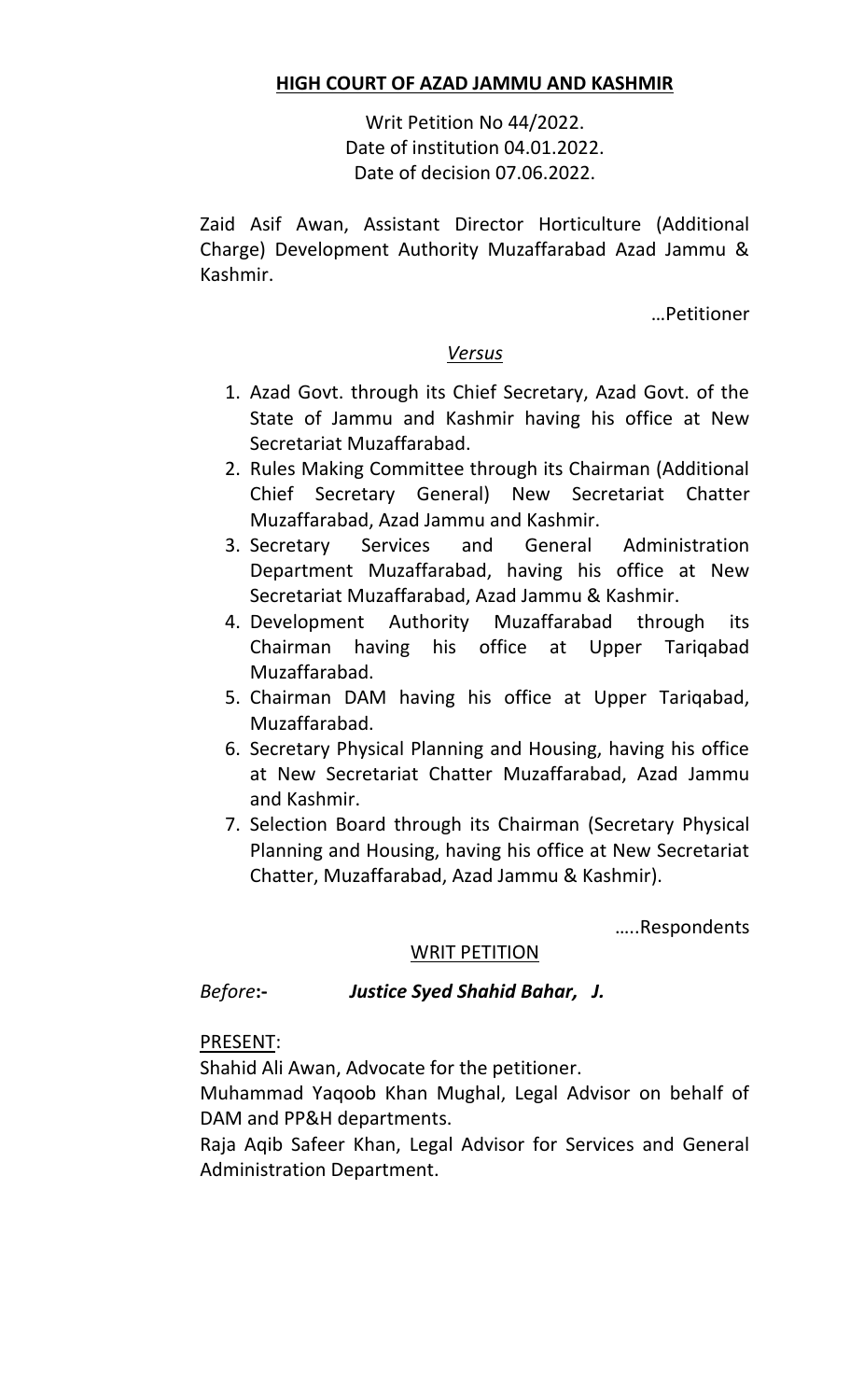#### *Judgment:*

Through the titled writ petition filed under Article 44

of Azad Jammu and Kashmir Interim Constitution, 1974,

following relief has been solicited by the petitioner:-

"It is, therefore, very humbly prayed on behalf of the petitioner that by accepting the instant writ petition, the impugned notification/ Amended Rules dated 15.12.2021 (Annexure "PF") to extent of serial No.12 regarding the post of Assistant Director (Horticulture) B-17 may kindly be set aside and the respondents be directed to modify the same in accordance with the proposal (Annexure "PD/1"). It is further prayed that the respondents may kindly be directed to forward case of the petitioner's promotion against the post of Assistant Director (Horticulture) B-17 to the concerned selection board as per the requirement proposed Rules after got approval."

#### **I. FACTUAL MATRIX OF THE LIS**

1. Facts precisely stated are that petitioner is  $1<sup>st</sup>$  Class State Subject of Azad Jammu & Kashmir and permanent employee of Development Authority Muzaffarabad. It is averred that petitioner was handed over the charge of Assistant Director Horticulture vide order dated 08.06.2020. It is further averred that as per service rules, 2008, against the post of Assistant Director Horticulture B-17, method of recruitment was prescribed as 50% by promotion on the basis of seniority cumfitness from amongst Field Superintendents with at least five years service as such. It is contended that promotion can be made from the incumbents having cadre of Field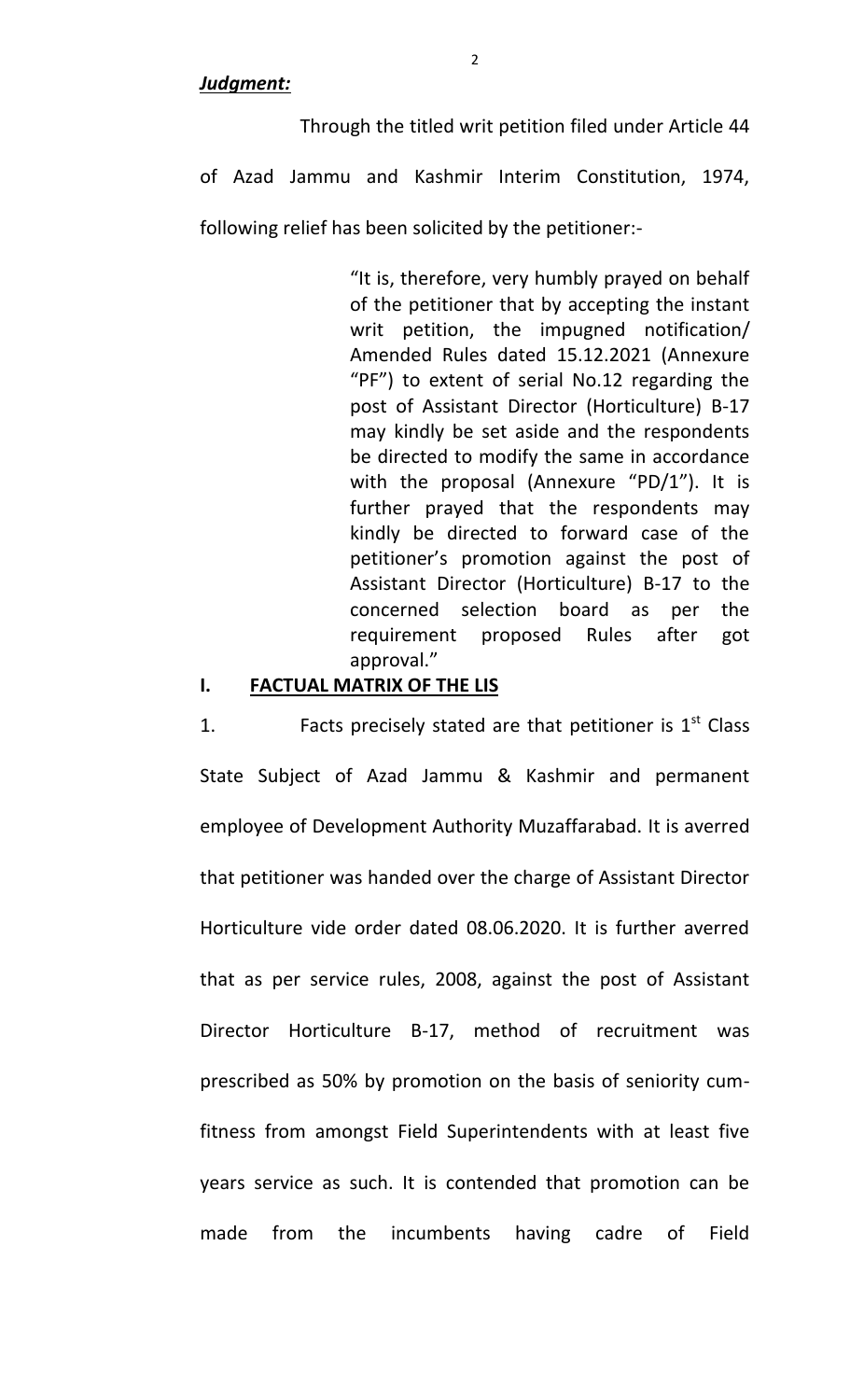superintendents whereas, said post does not exist in the DAM as evident from the summary of gazetted and non-gazetted posts existing in the DAM attached herewith and marked as Annexure "PC". It is further contended that respondent No.5 forwarded a proposal of amendment in the service rules to respondent No.6 vide letter dated 29.03.2021 and respondent No.6 forwarded the said proposal to the rules making committee on 06.05.2021 for approval as per requirement of law. It is maintained that as the proposed rules, criteria for promotion against the post of Assistant Director Horticulture (B-17) was prescribed as 50% by promotion on the basis of seniority-cum-fitness from amongst the employees having qualification of M.Sc with agriculture economics as a subject in degree program accompany five years experience in the Department. It is vehemently contended that the petitioner is holding the post in question from the last one and half year and in the DAM there is no other incumbent having prescribed educational qualification i.e. M.Sc.(Economics) other than the petitioner. The petitioner therefore, has a valuable right accrued on basis of proposed rules. It is averred that respondents issued the Azad Jammu & Kashmir Development Authority Muzaffarabad (employees) Service Amended Rules and promulgated the same through notification dated 15.12.2021. It is prayed that the amended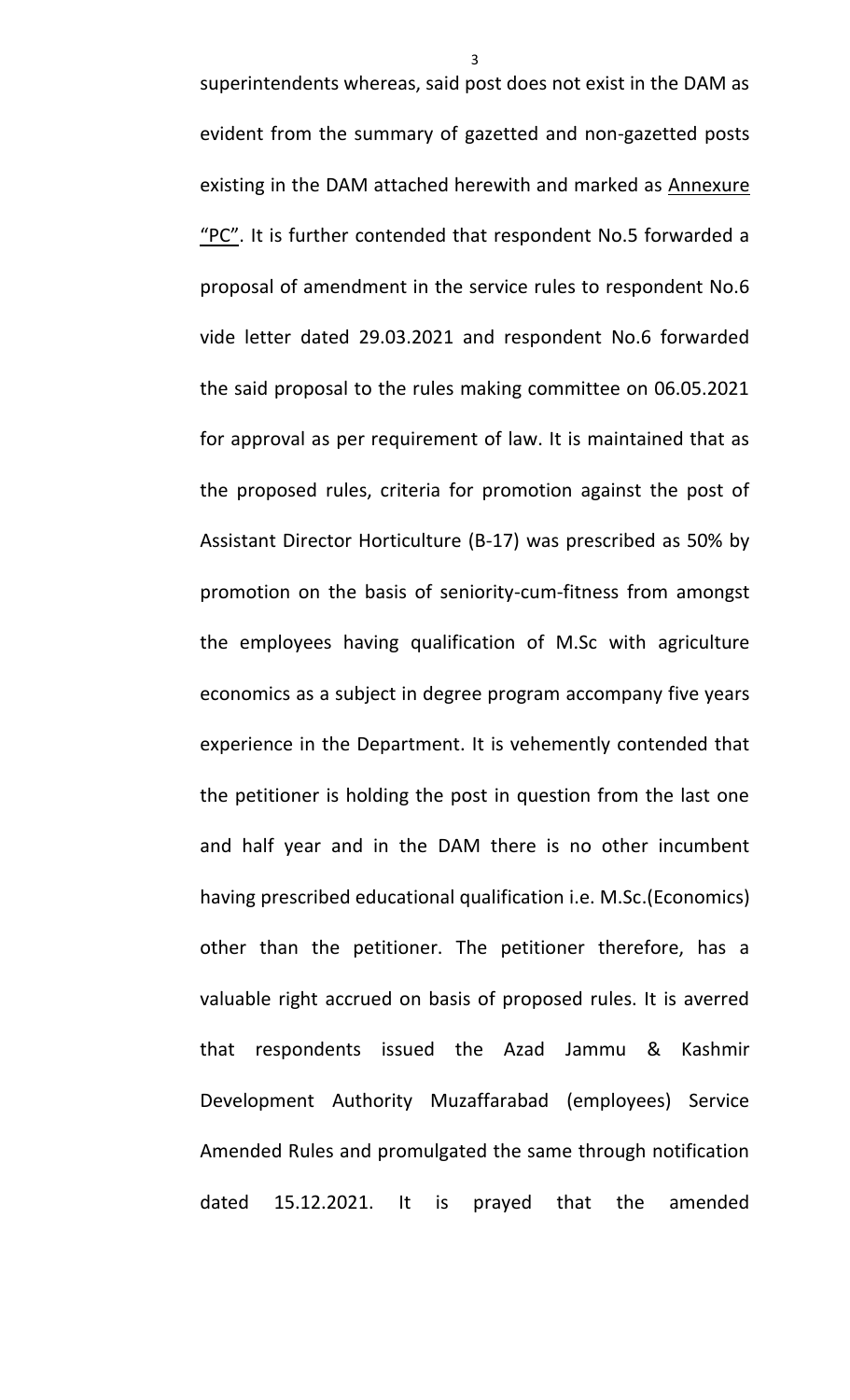rules/notification dated 15.12.2021 mentioned above to the extent of serial No.12 are liable to be set aside/modified.

#### **II**. **STANCE OF THE PETITIONER**.

2. Mr. Shahid Ali Awan, the learned counsel for the petitioner reiterated the facts and grounds narrated in the petition and vehemently argued that the impugned amended rules dated 15.12.2021 to the extent of serial No.12 pertaining to the post of Assistant Director Horticulture B-17, have been issued against the requirement of law and fundamental rights of the petitioner, hence, the same are liable to be set aside/modified. He further argued that the impugned rules have been issued against the proposal forwarded by DAM which are duly endorsed by the concerned Secretariat, hence act of the respondents is against the requirement of Rules of Business, 1985, revised in 2021 hence, the same is liable to be rectified. The learned counsel further argued that incumbent Field Officer B-17 is considered for promotion against the post of Deputy Director Horticulture, whereas the post of Field Officer was upgraded vide notification dated 18.08.2009 and the post having substantial scale B-17 is totally clerical post in nature that has no concern with the section of Horticulture, on the other hand, while issuing the impugned rules, legal and justified proposal is overlooked and rejected by the official respondents, hence, the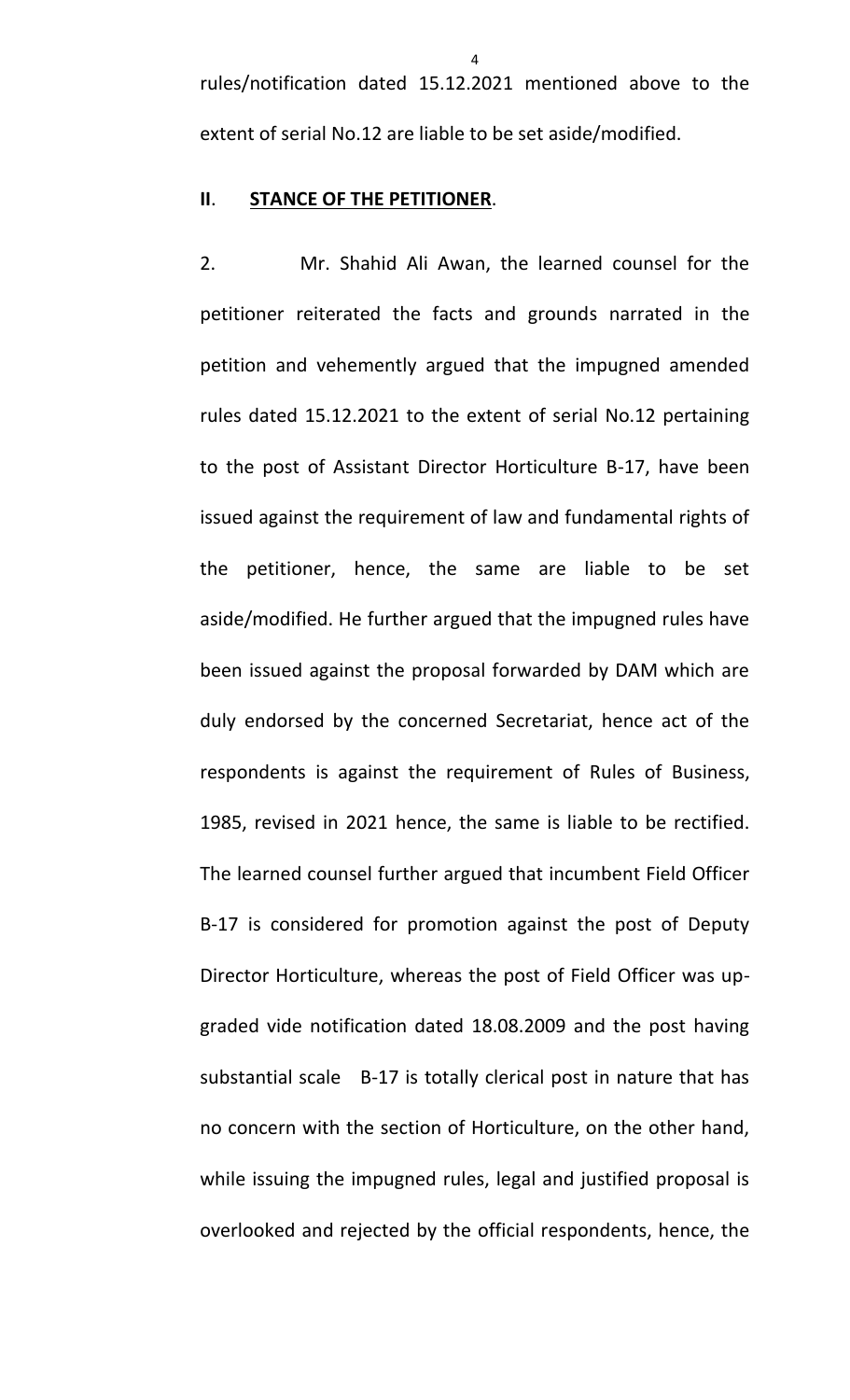same are liable to be modified as prayed for. The learned counsel staunchly contended that through the impugned notification, number of amendments have been approved for the different posts, the proposal forwarded by the concerned department was approved as was sent whereas only the proposal for the post of Assistant Director Horticulture in the mentioned rules has been changed. He submitted that the Interim Constitution, 1974 guaranteed equality before law and equal treatment of law, while by issuing the impugned notification, the respondents discriminated the petitioner who was sole eligible candidate in accordance with the proposed rules. The learned counsel prayed that by accepting the instant writ petition, the impugned notification/ amended Rules dated 15.12.2021 **(Annex."PF")** to the extent of serial No.12 regarding post of Assistant Director (Horticulture) B-17 may be set aside and respondents may be directed to modify the same in accordance with the proposal (**Annex. "PD/1"**). He further prayed that the respondents may also be directed to send the case of the petitioner for promotion against the post of Assistant Director Horticulture B-17 to the concerned selection board.

#### **III. CONTRA VERSION**

Conversely, the learned Legal Advisor appearing on behalf of respondents opposed the arguments of the learned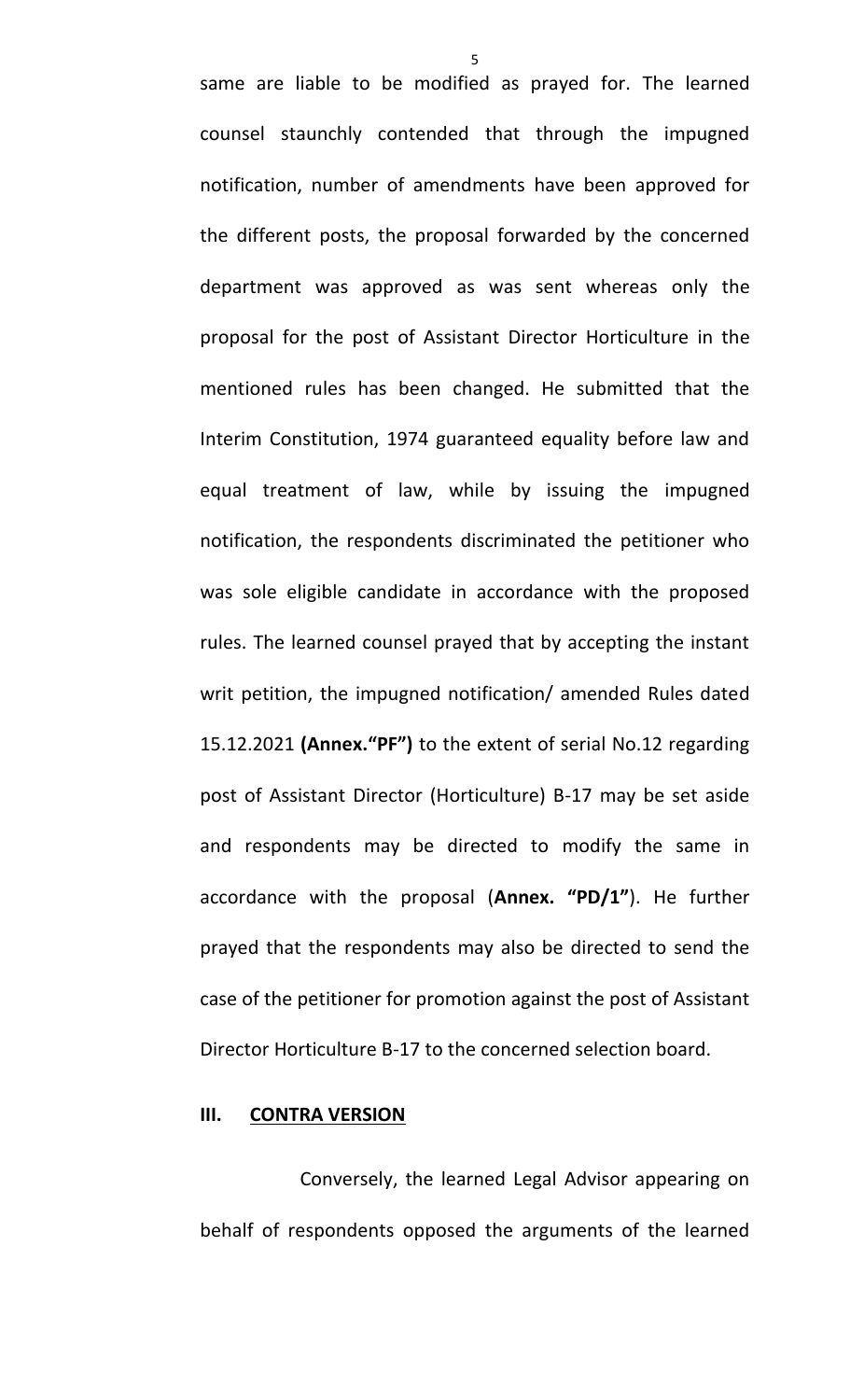counsel for the petitioner and contended that framing, altering or amending the rules is the prerogative of the government or concerning authority. The learned counsel further contended that the impugned amended rules of DAM have been issued on the recommendations of Rules Making Committee and after the approval of government, hence, the same have been issued in accordance with law and it is settled law that rules cannot be framed at the sweet-will of a party or any person. The learned Legal Advisor for respondents further maintained that the impugned rules have been amended with the collective wisdom of the members of Rules Making Committee and with the consensus of all the members and authority. Finally, the learned counsel prayed for dismissal of the writ petition.

Preliminary arguments pro and contra have been heard. Record perused.

4. The claim of the petitioner is that the respondents may be directed to set-aside the impugned notification/ amended Rules dated 15.12.2021 **(Annex."PF")** to the extent of serial No.12 regarding post of Assistant Director (Horticulture) B-17 and respondents may be directed to modify the same in accordance with the proposal (**Annex. "PD/1"**). The petitioner further prayed that the respondents may also be directed to send the case of the petitioner for promotion against the post of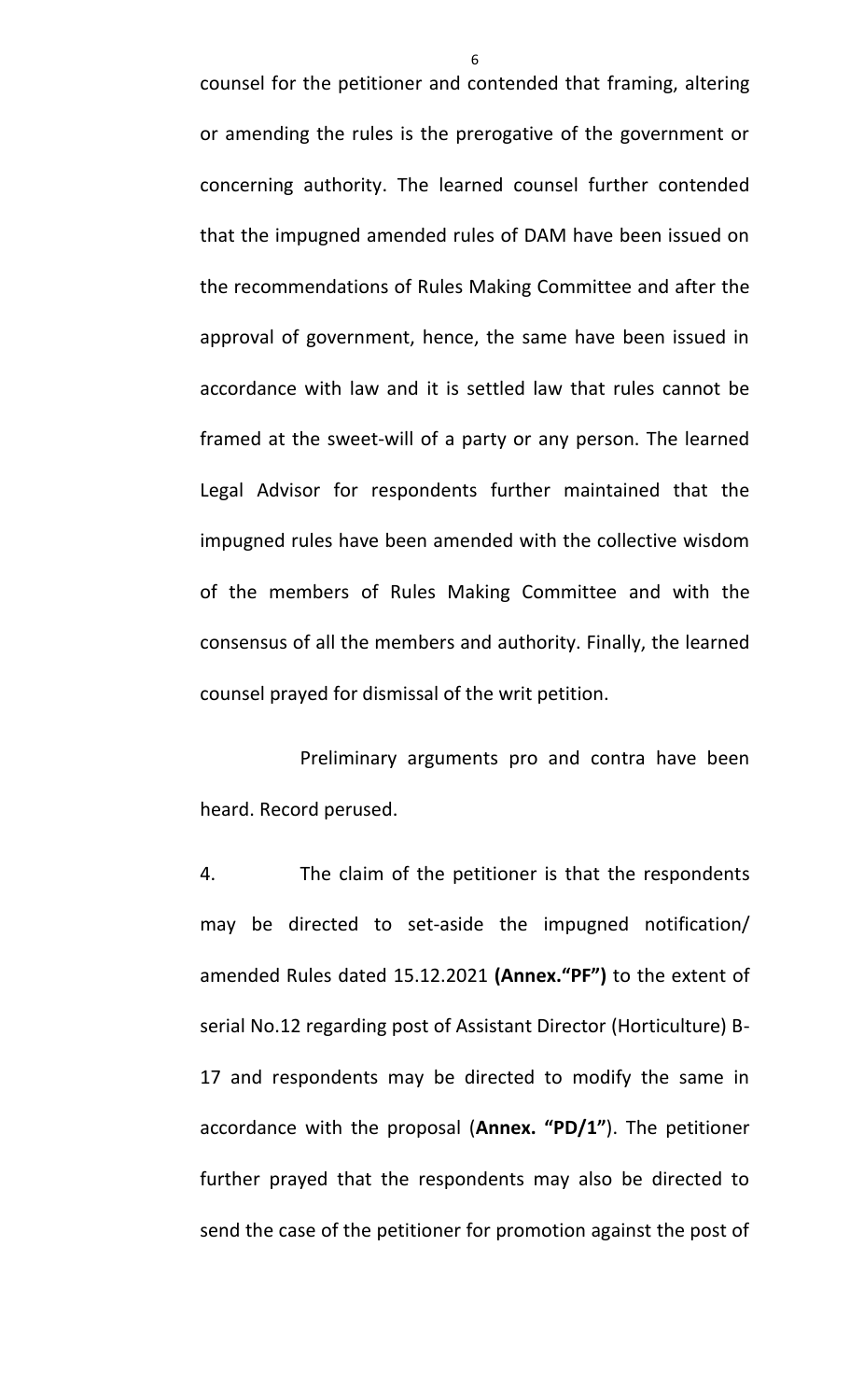Assistant Director Horticulture B-17 to the concerned selection board after getting approval of proposed rules sent by the DAM. It is maintained that the impugned amended rules dated 15.12.2021 being unlawful, against the verdicts of the Apex Court and against the fundamental rights of the petitioner.

#### **IV**. **DETERMINATION OF THE COURT**.

5. As adumbrated above, the grievance voiced by the petitioner pertains to framing of rules which as per his estimation are detrimental or adverse upon his service rights. The main plank of the arguments of the learned counsel for the petitioner is that rules have not been framed by the competent authority/rules making committee in light of the proposed rules sent by Development Authority Muzaffarabad (DAM) as he is already holding the post with legitimate hope that he will be considered against the aforesaid post, have stood fragile and evaporated by the impugned rules. Be that as the case may be, making of rules is purely within the domain of rules making authority and wisdom of the rules making authority could not be challenged by any individual in a way to ask for framing of rules merely for his benefit and according to his sweet-will. Wisdom of the rules making authority cannot be challenged and questioned at randum without alleging any illegality or for that matter any clash between the rules with the parent law or Act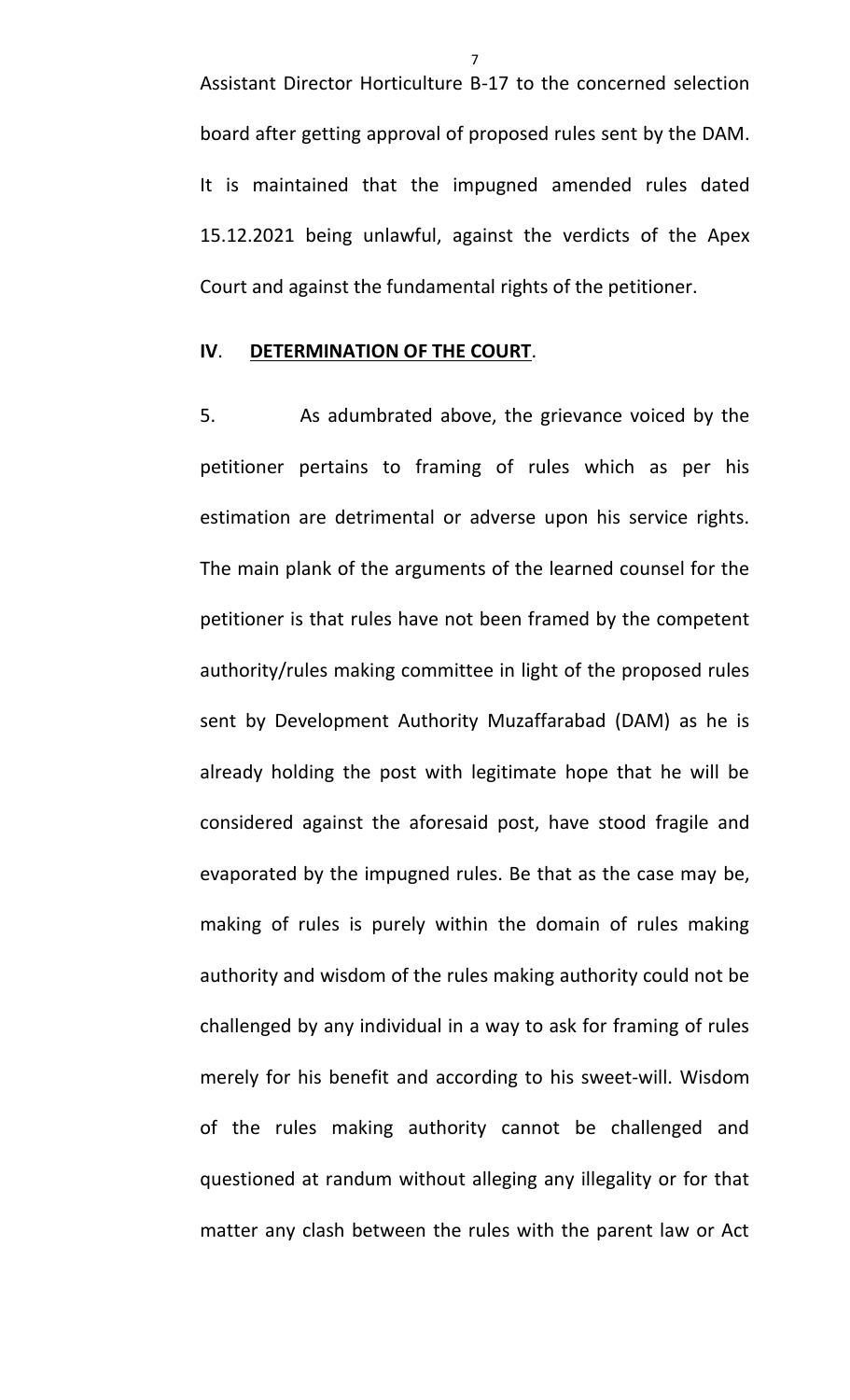viz a viz infringement of any constitutionally fundamental guaranteed rights having direct nexus with the alleged grievance of the petitioner. It is also in the fitness of things to state that competent authority i.e. Govt. is empowered to fix/assess, alter or enhance qualification for any post according to exigencies of the department. Thus, in my estimation, no infringement of law has been pointed out by the petitioner in the impugned rules.

6. Remedy of writ is an extraordinary constitutional remedy which can only be availed by the aggrieved person keeping in view the parameter of the Article 44 of the Azad Jammu & Kashmir Interim Constitution, 1974.

7. As per celebrated principle, canons of judicial ethics, all the presumptions of legality are to be drawn in favour of the legislative instrument even than same is subordinate legislation. Rules or progeny of a statute which are made by the competent authority in exercise of its delegated legislation power under such act on the application thereof is empowered confined and limited to the law under which those are framed.

8. Be that as it may it is not case of the petitioner that rules framed by the authority are inconsistent with the parent law (DAM, Act). In such like eventuality when rules are excess of provisions of the Statute or was in opposition with parent law,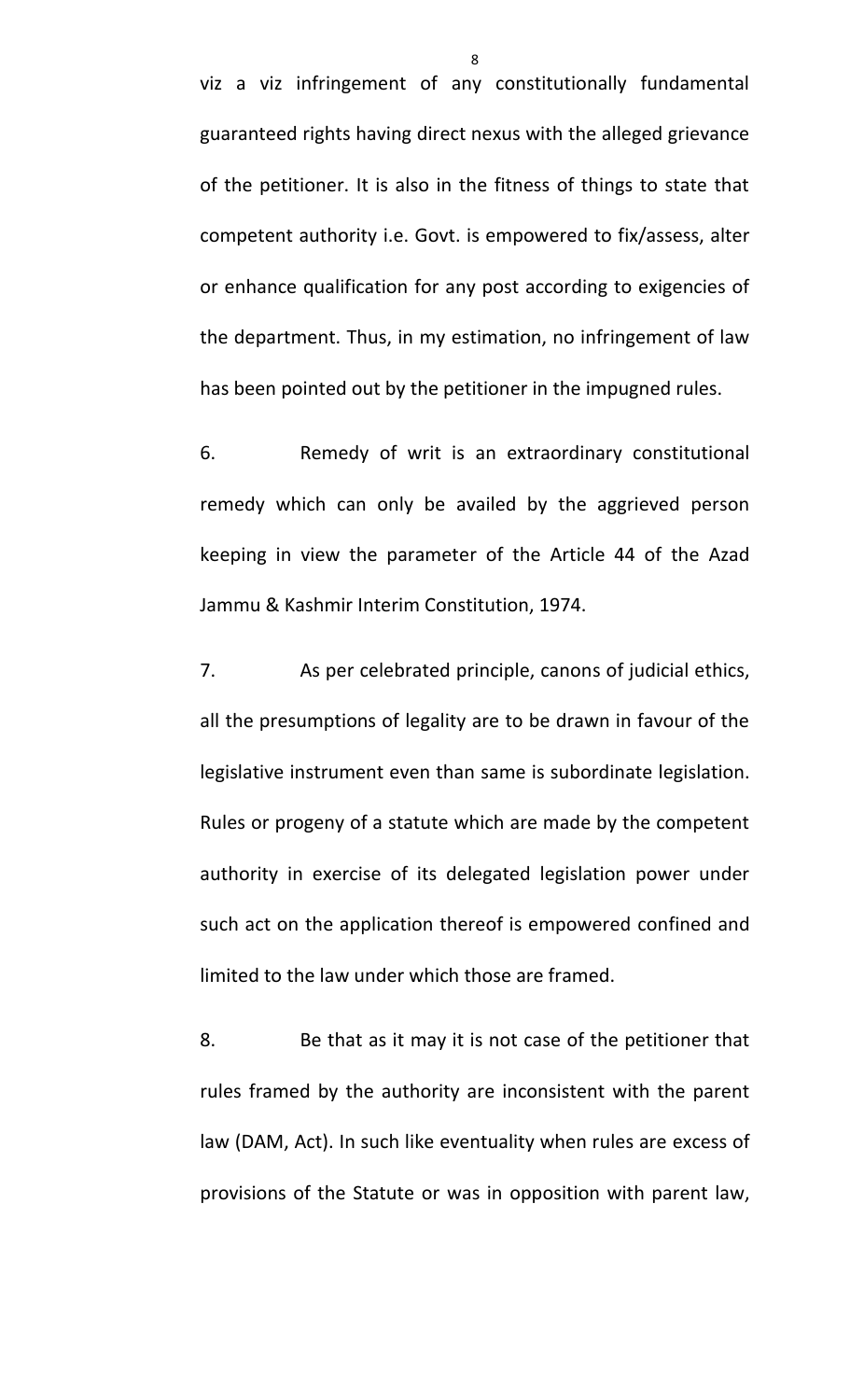then definitely it could be declared ultra vires and cannot be given effect. In this regard ready reference is **PLD 2013 FSC 18**.

9. It is settled principle of law that framing, altering or amending the rules is the prerogative of the government or concerning authority. The Apex Court in number of Judgments held that it is the prerogative of the government/concerned authority to frame or amend the rules. In case titled **"Qazi Ghulam Sarwar & 3 others Vs. Azad Govt. and 6 others", reported as 2016 SCR 1737**, the Hon'ble Supreme Court of Azad Jammu and Kashmir held as under:-

> "The version of the petitioners is that Rules be amended and departmental promotion quota be provided. The Framing of Rules is a sole prerogative of the concerned authorities and no such direction can be issued that the Rules shall be framed according to the wishes of the Government Servants. This proposition has already been resolved by this Court in a case reported as *Syed Rasheed Hussain vs. Azad Govt. and 6 others [2014 SCR 883],* wherein, it has been observed as under:-

> > *"….Even otherwise, Rules cannot be framed/amended at the sweel-will of a party and it is the sole prerogative of the Authority concerned to frame or amend the same…."*

10. This view finds further support from another case

reported as **"***Rizwan Muzaffar v. Azad Government & 8 others* 

*[2010 SCR 156]",* wherein, the Hon'ble Apex Court of Azad

Jammu & Kashmir, has observed as under:-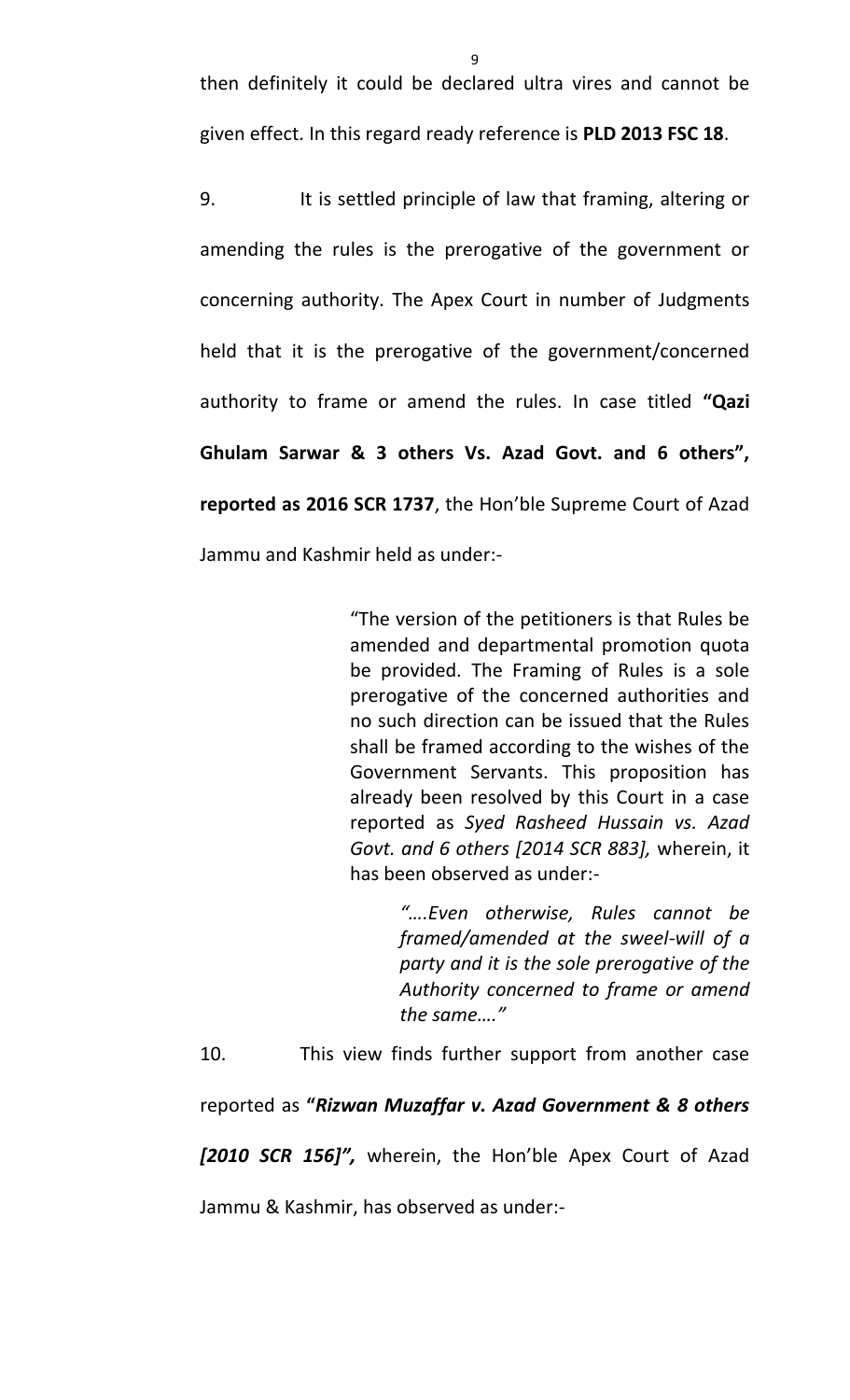"---Rules cannot be framed for the benefit of a particular person --- It is ordered by the Prime Minister on application that "the request made in the application appears to be genuine, the rules shall be reconsidered by the Committee: --- Held: this practice is not appreciable."

S. 23 --- Rules making powers vest in the Government --- The Government is competent to enhance, alter or amend the prescribed qualification for a particular post."

In the aforesaid verdict, the Hon'ble Apex Court

further held that:-

*"A person cannot claim a vested right for promotion to a particular post with the claim that the rules be framed in such manner so that he may be promoted. In the impugned rules the Govt. has fixed such qualification which is necessary for relevant field. No fundamental rights of the appellant have been infringed."* 

It has been further observed by the Hon'ble Apex court in

the aforesaid dicta at page 171, which also speaks as under:

*"No one can claim a vested right in promotion or in the terms and conditions for the promotion to a higher post. The Government has the right to enhance the qualifications and the standards for recruitment and promotion in order to maintain efficiency in service. Except for the post which the civil servant happens to hold, he cannot claim vested right in other higher tiers in the hierarchy."* 

The Hon'ble Supreme Court of Azad Jammu &

Kashmir in case titled *"Sardar Muhammad Khalil & 101 others*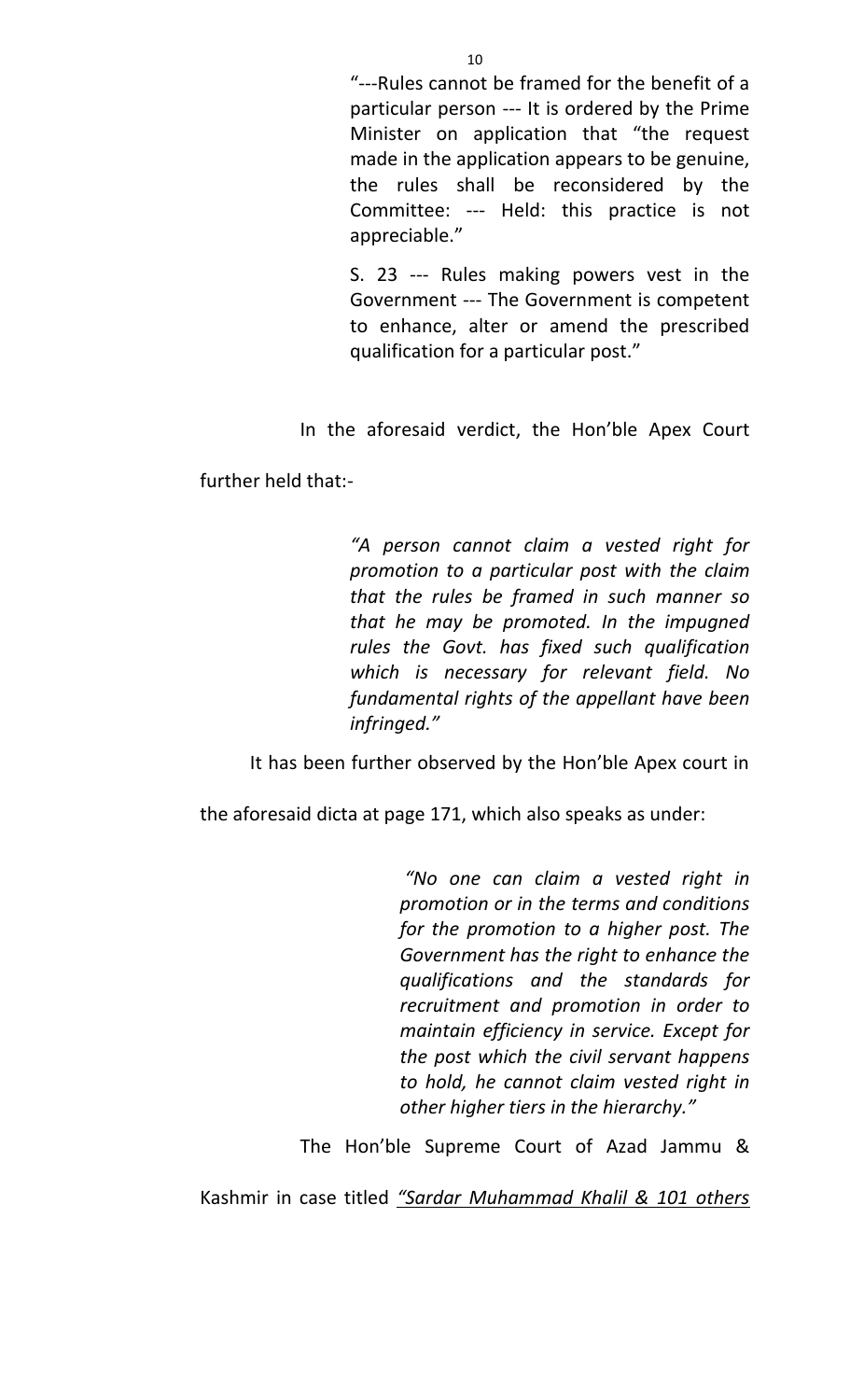down that:-

*---framing/amendment of rules---change/ enhancement of qualification---the AJ&K Elementary and Secondary Education Department Teaching Cadre Service Rules, 2016--- the power of the Govt. cannot shattered if same is not ultra vires the Constitution or based on mala fide---it appears from the record that the appellants' claim is based on such a right which may accrue to them in future, it is very astonishing, if their claim is accepted then consequently, the way of making amendments in the rules shall be closed which is against the scheme of law. It may be observed here that enhancement in the minimum qualification for promotions/appointments is the need of the hour and when nothing is available on record to show that enhancements introduced through Rules, 2016, are ultra vires the Constitution or based on mala fide then the powers duly conferred to the government by law cannot be shattered."*

The aforesaid view finds further support from the

case titled "*Zaffar Iqbal Khan & 52 others Vs. Azad Government* 

*& 5 others* reported as *[2018 SCR 1079],* wherein August

Supreme Court of AJ&K, has been laid down as under:-

*"it is settled principle of law that rules cannot be enacted, altered or amended on the sweetwill of any civil servant and to declare the same as illegal/ultra vires the Constitution, the aggrieved civil servant has to prove that the Rules are inconsistent with the provisions of the parent Act or the Constitution, whereas, no such eventuality is available in the case in hand; thus, keeping in view the circumstances of the case, law does not permit us to interfere*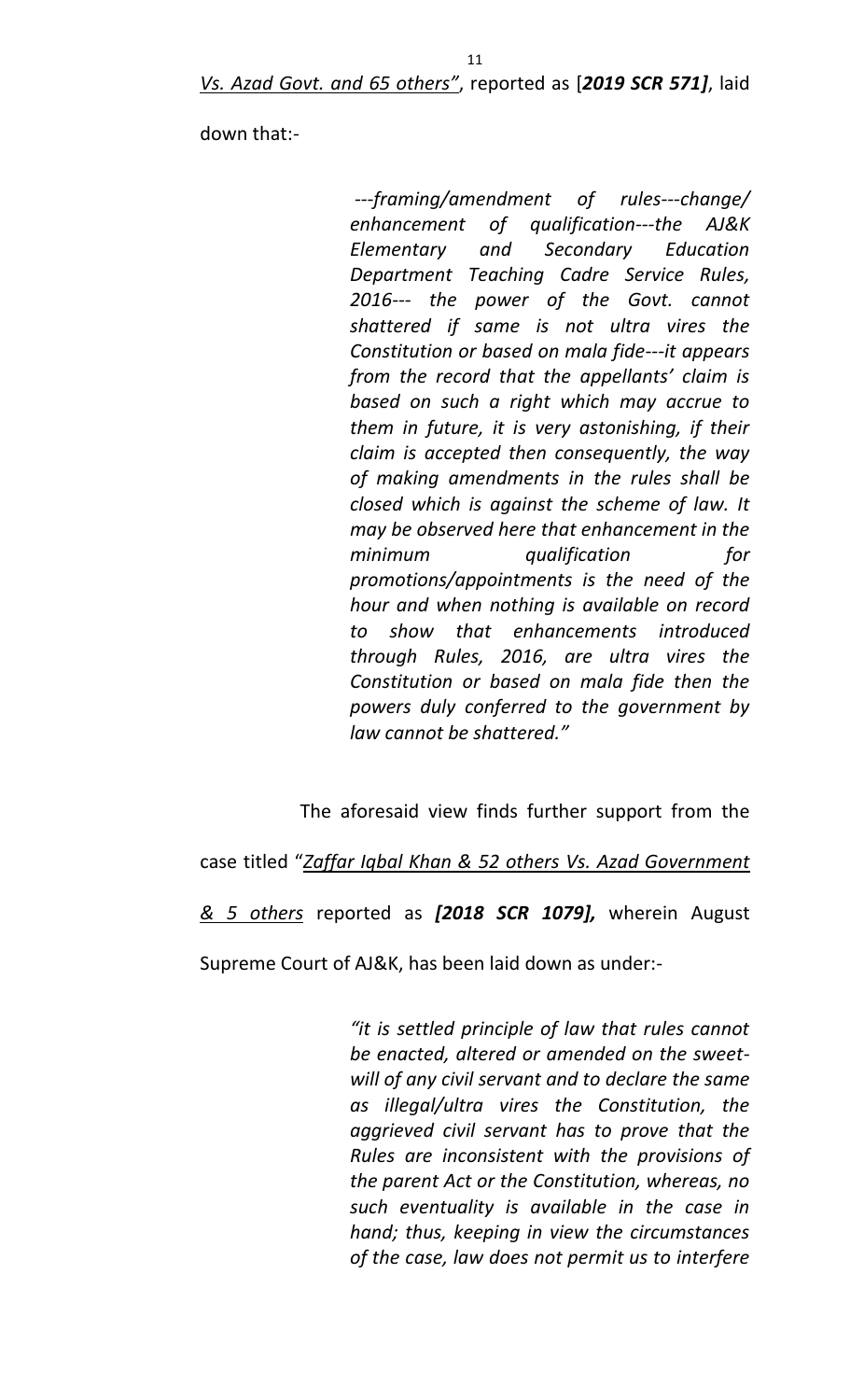11. Therefore, it can safely be held that the rules cannot be amended or framed at the sweet-will of any person or on the choice of any party.

12. Before parting with the order/decision all the Rules Making Authorities in the entire hierarchy of the service structure under the umbrella of Azad Jammu & Kashmir Government are expected to mull over the matter fairly with broad mindedness in order to provide equal opportunity of further promotion by way of indicating avenue for the purpose in their respective field at the eve of rule making/amending or revisiting (as it breath from Constitutionally fundamental guaranteed rights No.1 and 15).

13. The petitioner in the case in hand has failed to point out any illegality irregularity or perversity on the part of the respondents, hence, in this eventuality, no direction can be issued.

14. In backdrop of the above discussion the instant writ petition is not maintainable as no illegality has been pointed out in the rules, therefore, the petition in hand is hereby dismissed in limine.